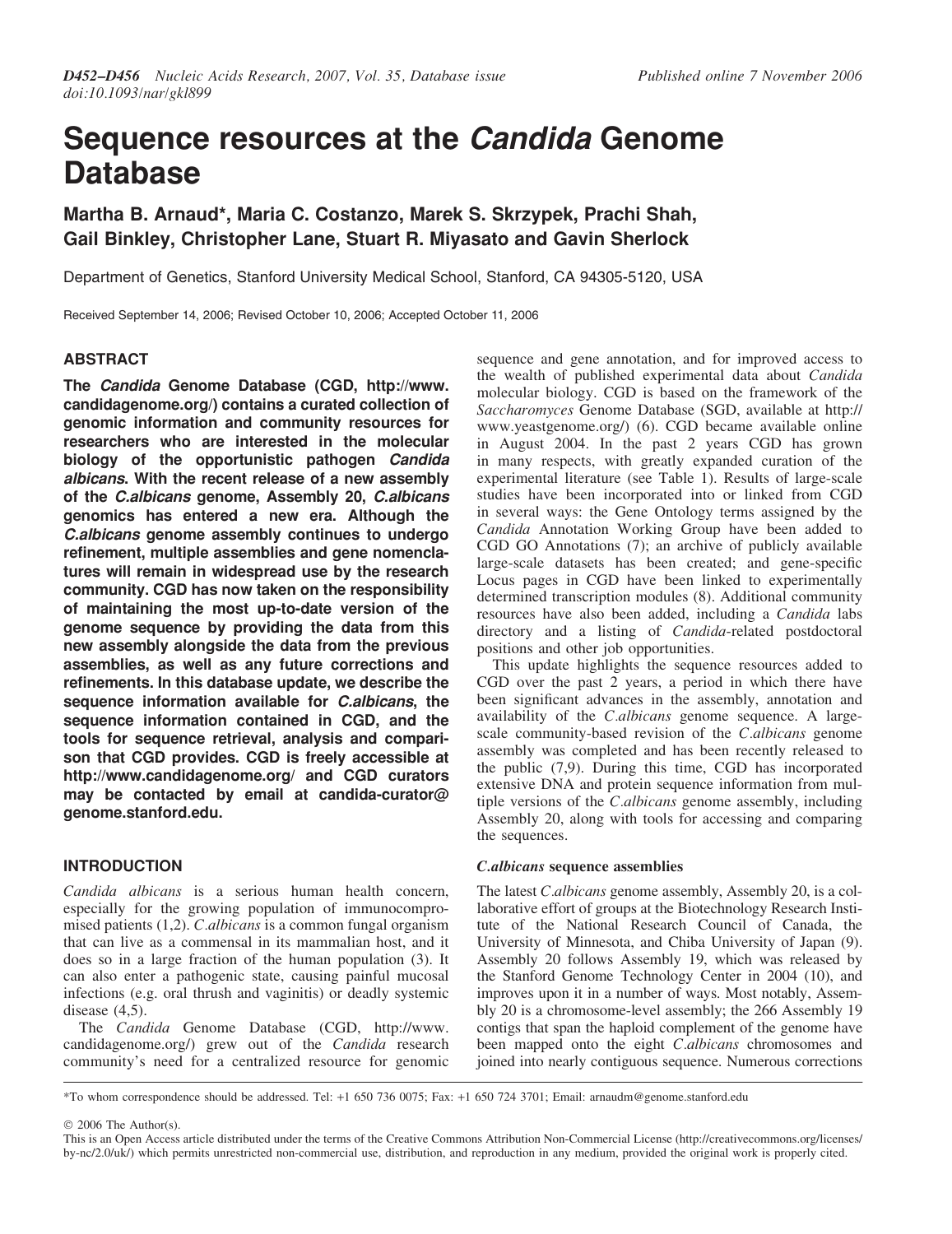Table 1. Candida Genome Database curation statistics. September 2006 and March 2005 statistics are presented

| CGD curation statistics                  | March<br>2005 | September<br>2006 | References cited<br>2006 |
|------------------------------------------|---------------|-------------------|--------------------------|
| Curated gene descriptions                | 1455          | 3988              | 829                      |
| Genes with phenotype<br>annotations      | 652           | 867               |                          |
| Total phenotype<br>annotations           | 2393          | 3864              | 587                      |
| Genes with GO<br>annotations             | 3673          | 4066              |                          |
| Total gene ontology<br>annotations       | 14 121        | 16 920            |                          |
| Total literature-based<br>GO annotations | 2617          | 4439              | 940                      |

The 'Total GO annotations' figure includes the similarity-based predictions generated by the Annotation Working Group, whereas the 'Total literaturebased GO annotations' figure excludes this set.

to the sequence and to the predicted boundaries of ORFs have also been made as part of this effort (9).

However, Assembly 20 does not yet fully replace Assembly 19. Assembly 19 is a diploid assembly, which for many regions of the genome includes two contigs, corresponding to polymorphic allelic regions that show significant sequence differences. In contrast, Assembly 20 is a haploid assembly, and in generation of Assembly 20, updates to Assembly 19 have been made in only one allele of each pair. It should also be noted that Assembly 20 does not represent a haploid set of chromosomes from the sequenced strain per se, but instead is a mosaic of the two haplotypes. Thus, it is important that access to Assembly 19 sequences be maintained even though Assembly 20 is considered to be a more complete assembly. In addition, earlier assemblies of the genomic sequence and their associated gene nomenclatures are in widespread use in the research community and in the scientific literature. CGD continues to provide easy access to all versions of the genome sequence (including the outdated ones) while minimizing confusion, despite the necessarily complex nature of the situation.

In CGD, the primary sequence for each gene is the sequence that is specified in Assembly 20. Where the sequence and annotation of individual genes has changed, it is essential for the research community to have access to the different versions, not only to be able to understand exactly what has changed, but also to facilitate a critical evaluation of the sequence and to facilitate the continuing refinement process. To this end, CGD makes multiple versions of the sequence available to the user community. The Assembly 20 and 19 sequences of each gene (and of both alleles, if available) are readily available from each gene's Locus page, and the genomic context on the chromosome (from Assembly 20) or the contig(s) (from Assembly 19) can be explored using the GBrowse genome browser (11). Sequences from all of the assemblies, including the archived Assemblies 4 and 6, are available for query by BLAST and for bulk download, as described in more detail below.

#### Gene names and identifiers

Frequently, users need to retrieve sequence information for a single gene, or for a small number of genes. The most direct route to this sequence information is through the Locus page. CGD is gene-centric in nature; the website is organized around Locus pages that provide access to all available information about each gene, including the literature-derived information about the function, role and localization of the gene product, the phenotypes caused by mutation of the gene, the experimental literature that describes the gene, and, of course, its sequence. To make it possible for users to easily access sequence and other information about any given gene, CGD collects all of the names by which each gene has been called, and makes all of these gene name synonyms, or 'aliases', searchable. The gene names in CGD come from several sources. The genetic-style names of format 'ABC1' have been manually collected by CGD curators from the published literature (12). Numerically based names (e.g. Contig4-3061\_0012, orf6.8002 and orf19.5007) were assigned to the predicted protein-coding genes during the annotation of Assemblies 4, 6 and 19, respectively (7,10). At CGD, sequence comparisons were used to determine the mapping between the ORFs from Assemblies 4 and 6 and the corresponding genes in Assembly 19, and the appropriate aliases were added to each Locus page. The ORFs in Assembly 20 share the names of format 'orf19.#' that were assigned during production of Assembly 19. Names of format 'IPF.#' (e.g. IPF22272.1 and IPF1819.1) and CA# (e.g. CA5255) were assigned by CandidaDB (13). Additionally, names of format 'CaJ7.#' have been assigned to ORFs on Chromosome 7 (14). Cases in which confusion exists regarding the assignment of a give gene name are documented in CGD Nomenclature Notes, which appear prominently on the Locus page so that users are alerted to the situation.

In the future, it may be desirable to adopt a chromosomal position-based systematic gene nomenclature, similar to the one used in the Saccharomyces cerevisiae community. If the Candida research community decides to develop such a system, CGD will facilitate the process and will adopt the new nomenclature as the primary systematic gene identifiers.

#### Sequence visualization and retrieval at CGD

CGD provides numerous ways to retrieve sequence data. The CGD Sequence Retrieval Tool is accessible via the 'Get Sequence' link, located on the left-hand sidebar on the Home Page, under Search Options. The tool retrieves sequences specified by gene name, alias, systematic ORF name or allele name. It also allows the user to define how much of the upstream and downstream flanking sequences to retrieve, to select only the coding sequence (without introns), or to translate the sequence to protein. The output is available in either FASTA or GCG format. The tool is also able to retrieve an entire chromosome, contig, or a particular region of a chromosome or contig identified by starting and ending coordinates.

Several types of sequence may also be retrieved from individual CGD Locus pages using options on the 'Retrieve Sequences' pull-down menu. The options include the genomic DNA (with introns), the coding sequence (with introns removed), the genomic DNA with 1 kb upstream and downstream flanking regions, and the predicted protein sequence (ORF translation). The sequences in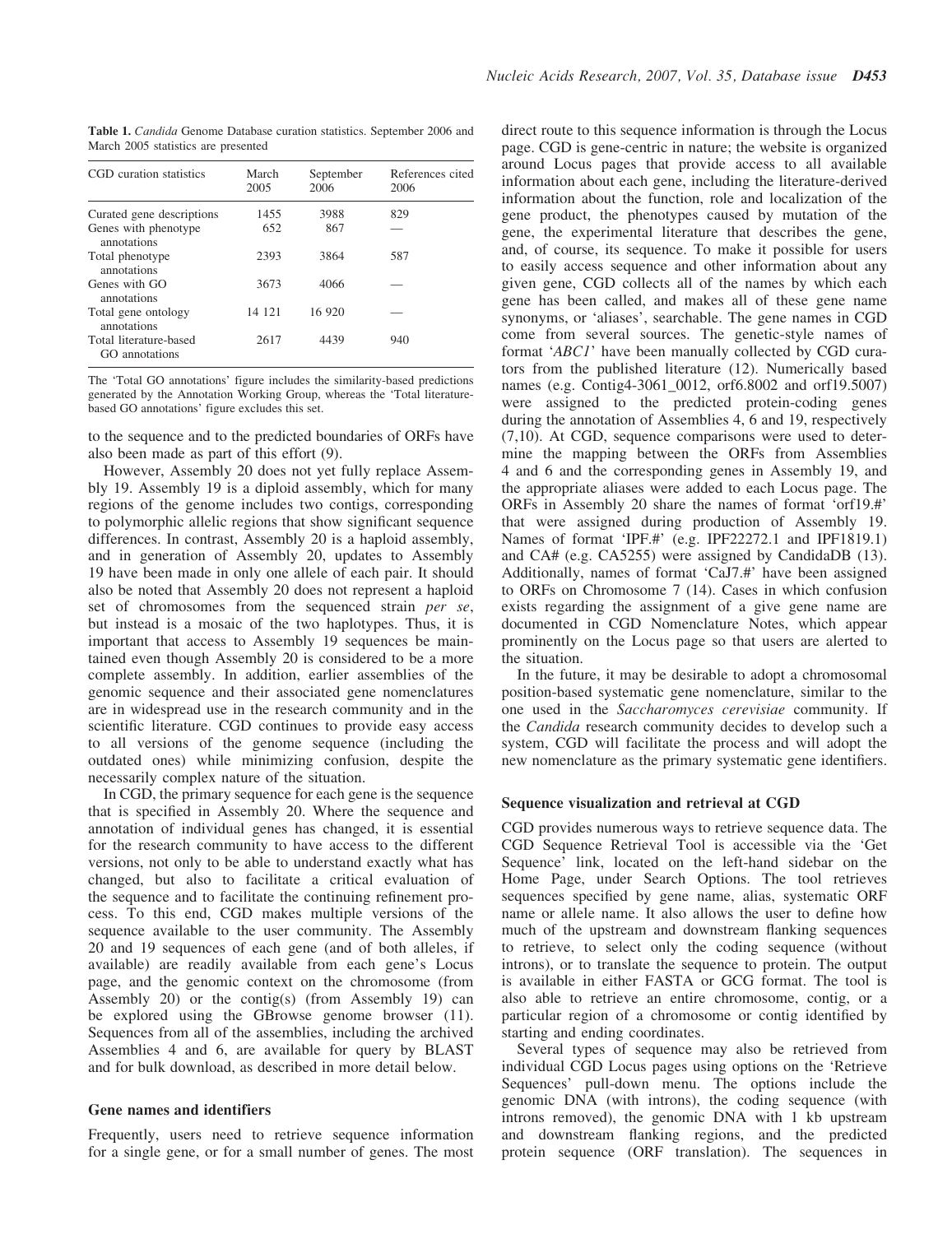Assembly 20 and Assembly 19 are available from this menu. In cases where the two diploid alleles are known to differ in sequence in Assembly 19, both of these sequences are available. The selected sequence is displayed in a browser window in FASTA format, and may be copied and pasted into another application.

Sequence information may be retrieved in bulk from the CGD website. The downloadable files are indexed on the CGD Downloads page [\(http://www.candidagenome.org/](http://www.candidagenome.org/) DownloadContents.shtml). The raw sequences of C.albicans chromosomes from Assembly 20 are available, as well as an archive of contigs from previous assemblies (Assemblies 4, 5, 6 and 19) from the Stanford Genome Technology Center (10). For Assemblies 19 and 20, files with processed sequences are also available: DNA sequences of all coding regions, with or without introns, and with and without 1 kb flanking regions. The protein sequences derived from ORF translation are available for the Assemblies 20, 19 and 6. The DNA sequence of the mitochondrial genome is also available for download (10), as are the sequences of the tRNA genes predicted at CGD using the tRNAscan-SE algorithm (15).

CGD also makes C.albicans sequence information and gene annotation available via the GBrowse genome browser, which is a sequence visualization and analysis tool developed as part of the Generic Model Organism Database Project  $(11)$ . The tool displays a user-selected fragment of the genome (contig, chromosome, ORF, etc.) in the form of an interactive map that can be zoomed in and out, or scrolled along the selected region. The sequence of the region within the browser's window can be saved to a file at any time. The content displayed on the map is also user-selectable, using 'tracks'. The user may elect to display (or hide) tracks containing ORFs, tRNA genes, restriction enzyme sites, six-frame translation, and DNA sequence (at high resolution) or G-C content (at low resolution). At this time, users may choose to browse either the Assembly 20 chromosomes or the Assembly 19 contigs. The Assembly 20 view includes a track containing the Assembly 19 contigs, to facilitate comparison between the two assemblies (Figure 1). In the future, 'historical' tracks containing the contigs and ORFs from Assemblies 6 and 4 will be added to the browser. Upon selecting these tracks, users will have a graphical view of the changes between the genome assemblies; for example, it will be clear where contigs have been assembled with each other, or where ORFs have been added, merged, or deleted from one version of the genome assembly to the next.

All the features displayed in the genome browser are hyperlinked to their respective Locus pages, so that all the other pieces of information (experimental literature, mutant phenotypes, Gene Ontology assignments) are just a mouse click away. On each Locus page, GBrowse-generated thumbnails show schematic diagrams of the chromosomal surroundings and serve as a link to the full-featured genome browser, so that switching back and forth between the Locus page and GBrowse windows is rapid and straightforward.

#### Comparative sequence analysis at CGD

For sequence analysis, CGD provides a BLAST tool accessible via a link shown in the banner at the top of almost every page on the CGD website [\(http://www.candidagenome.](http://www.candidagenome) org/cgi-bin/nph-blast). The tool allows comparison of any query sequence to one of several C.albicans sequence datasets. The full suite of BLAST programs is available [BLASTN, BLASTP, BLASTX, TBLASTX and TBLASTN (16)]. The sequence databases that can be searched include the complete sequence of Assembly 20 chromosomes, Assembly 19 supercontigs, Assembly 6 contigs or Assembly 4 contigs; the coding sequences of ORFs from Assemblies 20 or 19 with or without introns; the translation products of ORFs from Assemblies 20, 19 or 6; the predicted tRNA genes from Assembly 19, or the mitochondrial genome sequence.

Sequence comparisons with species other than *C.albicans* are available through the SGD [\(http://www.yeastgenome.](http://www.yeastgenome) org). SGD currently provides a Fungal BLAST tool [<http://> seq.yeastgenome.org/cgi-bin/blast-fungal.pl; (17)] that is updated regularly with all fungal sequences available in GenBank; it allows users to BLAST against all fungal sequences or against any desired combination of species. Rather than re-creating this tool, CGD links to it from the CGD BLAST search page, such that users may readily input any sequence for comparison to myriad fungal species.

Since S.cerevisiae proteins have in general been more widely and deeply characterized than those of *C.albicans*, it is useful for CGD users to be able to access quickly any published information about the putative S.cerevisiae ortholog of a C.albicans protein. Therefore, for each C.albicans protein with a predicted S.cerevisiae ortholog, we have added a prominent link to the Locus Summary page of the ortholog in the SGD (<http://www.yeastgenome.org>). We have also added a search feature whereby the name of an S.cerevisiae gene may be used to search for the C.albicans ortholog in CGD. Orthologs were mapped using the InParanoid software (version 1.35) developed at the Karolinska Institutet (18). The haploid complement of C.albicans proteins from CGD was compared to S.cerevisiae proteins from SGD, using the wormpep 145 set of C.elegans proteins from the Sanger Institute as an outgroup. Using relatively stringent cutoffs (BLO-SUM80 matrix and an InParanoid score of 100%), 3594 ortholog mappings met these criteria when the analysis was performed in 2005 using Assembly 19 of the C.albicans genome sequence. The analysis will be repeated using Assembly 20, and also periodically in the future when the sequence is updated significantly.

#### **DISCUSSION**

#### Future comparative genomics tools at CGD

Annotated genome sequences are now available for multiple fungal species related to C.albicans [http://cbi.labri.fr/Genole[vures/index.php, \(19\); http://www.sanger.ac.uk/sequencing/](http://cbi.labri.fr/Genolevures/index.php) Candida/dubliniensis/;<http://www.broad.mit.edu/annotation/> fungi/fgi/]. To facilitate CGD users' access to these data, which are stored at diverse locations, we will collect DNA and protein sequences and make the files available for download. In the near future, we will implement two tools that allow comparison of closely related genomes with regard to conservation of gene order and of orthologous sequences. The Synteny Viewer, which is already in use at SGD (20), is an interactive display of aligned chromosomal segments from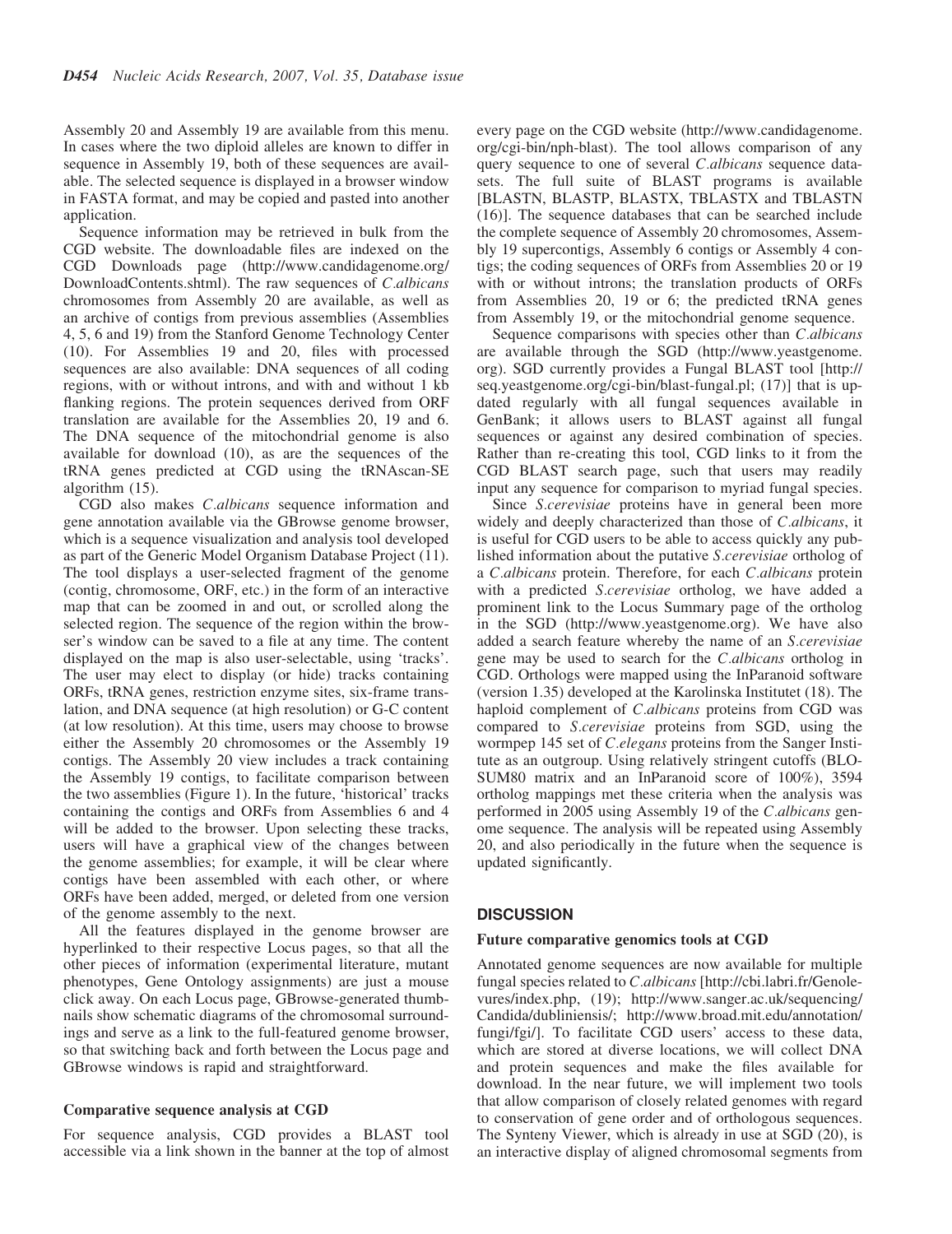

Figure 1. GBrowse view of data from Assembly 20 of the C.albicans genome sequence. The view may be scrolled along the Assembly 20 chromosome, or zoomed in on a particular region. Selectable tracks of data include ORFs, Contig 19s, centromeric regions, and sequence gap regions.

different species, with genes color-coded by degree of similarity and hyperlinked to sequence or additional information. This tool will be used to display regions of synteny, or conserved gene order, between C.albicans and the other Candida species. The Fungal Alignment Viewer, also used by SGD (20), facilitates comparison among orthologous genes as well as their  $5'$  and  $3'$  flanking sequences by generating custom color-coded ClustalW alignments between nucleotide or protein sequences.

The degree of similarity between a pathogen drug target and host molecules is an important consideration in predicting drug toxicity and side effects. In the future, CGD will implement a new BLAST tool containing sequences from pathogenic and non-pathogenic fungi plus sequences from mammalian hosts, so that users may evaluate conservation between possible drug targets and any host homologs.

#### Future developments in C.albicans sequence information

With the summer 2006 release of Assembly 20, the CGD team has now taken on the responsibility of maintaining the 'official' copy of the C.albicans genome sequence, and the task of incorporating corrections and updates as the sequence data are refined. The most significant challenge remaining in refinement of the C.albicans sequence will be the completion of an updated diploid assembly. The adjustment of the boundaries of allelic ORFs and, eventually, accurate representation of haplotype information (as far as haplotype data are available) are challenging tasks for the future. As the genomic sequence assembly continues to evolve, CGD looks forward to providing the Candida research community with the latest DNA and protein sequence, and with the tools necessary to navigate and analyze this wealth of information.

CGD curators welcome your suggestions and comments. Please email CGD at candida-curator@genome.stanford.edu.

## ACKNOWLEDGEMENTS

We would like to thank the *Candida* Annotation Working Group, in particular Andre Nantel and Marco van het Hoog, for providing sequence and annotation files to CGD and helping to check and reconcile versions of the sequence; and Mike Cherry and the SGD Group for helpful advice and discussions. CGD is supported by NIH grant R01 DE015873 from the NIDCR at the NIH. Funding to pay the Open Access publication charges for this article was provided by grant R01 DE015873 from the NIDCR at the NIH.

Conflict of interest statement. None declared.

### **REFERENCES**

1. Mavor,A.L., Thewes,S. and Hube,B. (2005) Systemic fungal infections caused by Candida species: epidemiology, infection process and virulence attributes. Curr. Drug Targets, 6, 863–874.